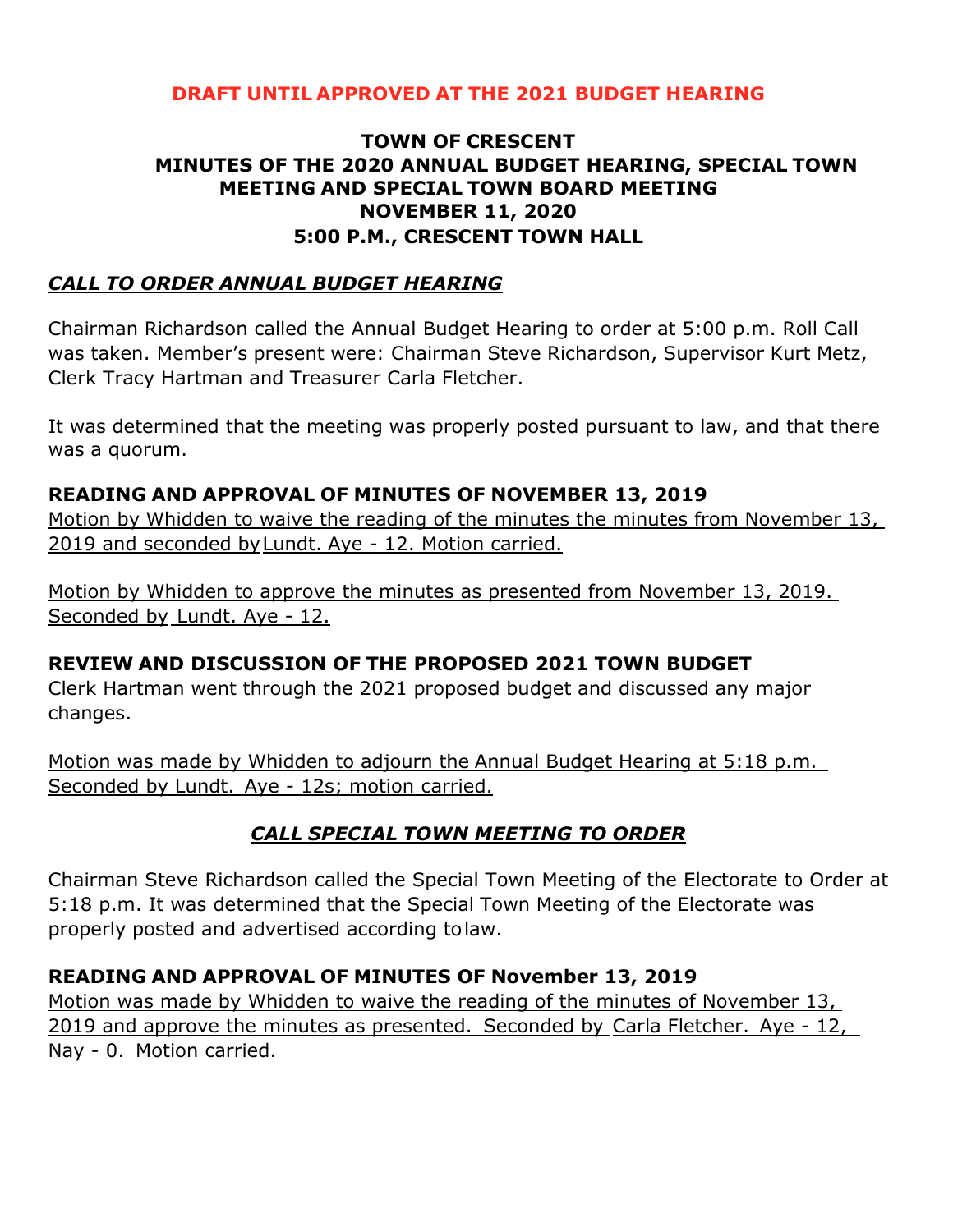# **SET TAX LEVY FOR 2020 TO BE COLLECTED IN 2021**

Motion was made by Bob Thome to approve the town levy at \$624,834.00.00. Seconded by Harry Whidden. Vote was taken. Aye 12, Nay 0; motion carried.

# **ESTABLISH ELECTED OFFICIALS SALARIES FOR THE TERM OF OFFICE TO BEGIN IN APRIL 2021 -** Richardson stated that the proposed salaries for elected officials to begin in April 2021 are: Chairman - \$12,075.00 Supervisor 1 - \$7350.00 Supervisor 2 - \$7350.00 Clerk - \$25,200.00 Treasurer - \$14,700.00

Motion was made by Thome to approve the elected officials salaries as presented and stated above. Seconded by Whidden. Vote was taken. Aye - 12, Nay 0 motion carried.

Motion was made by Whidden to adjourn the Special Town Meeting of the Electorate at 5:33 p.m. Seconded by Thome. Vote was taken. Aye - 12; Motion carried.

The meeting was adjourned 5:33 p.m.

Submitted by, Tracy Hartman Town Clerk

#### **TOWN OF CRESCENT MINUTES OF THE SPECIAL TOWN BOARD MEETING NOVEMBER 11, 2020**

## **CALL TO ORDER**

Chairman Richardson called the Special Town Board Meeting to Order at 5:33 p.m. Roll Call was taken. Members present were: Chairman Steve Richardson, Supervisor Kurt Metz, ClerkTracy Hartman and Treasurer Carla Fletcher.

It was determined that the meeting was properly posted and published pursuant to law, and that there was aquorum.

Motion was made by Richardson to accept the minutes of the Special Town Board Meeting conducted onNovember 13, 2019. Seconded by Metz. All aye; motion carried.

Motion was made by Richardson to accept the budget as presented with a tax levy of \$624,834.00. Secondedby Metz. All aye; motion carried